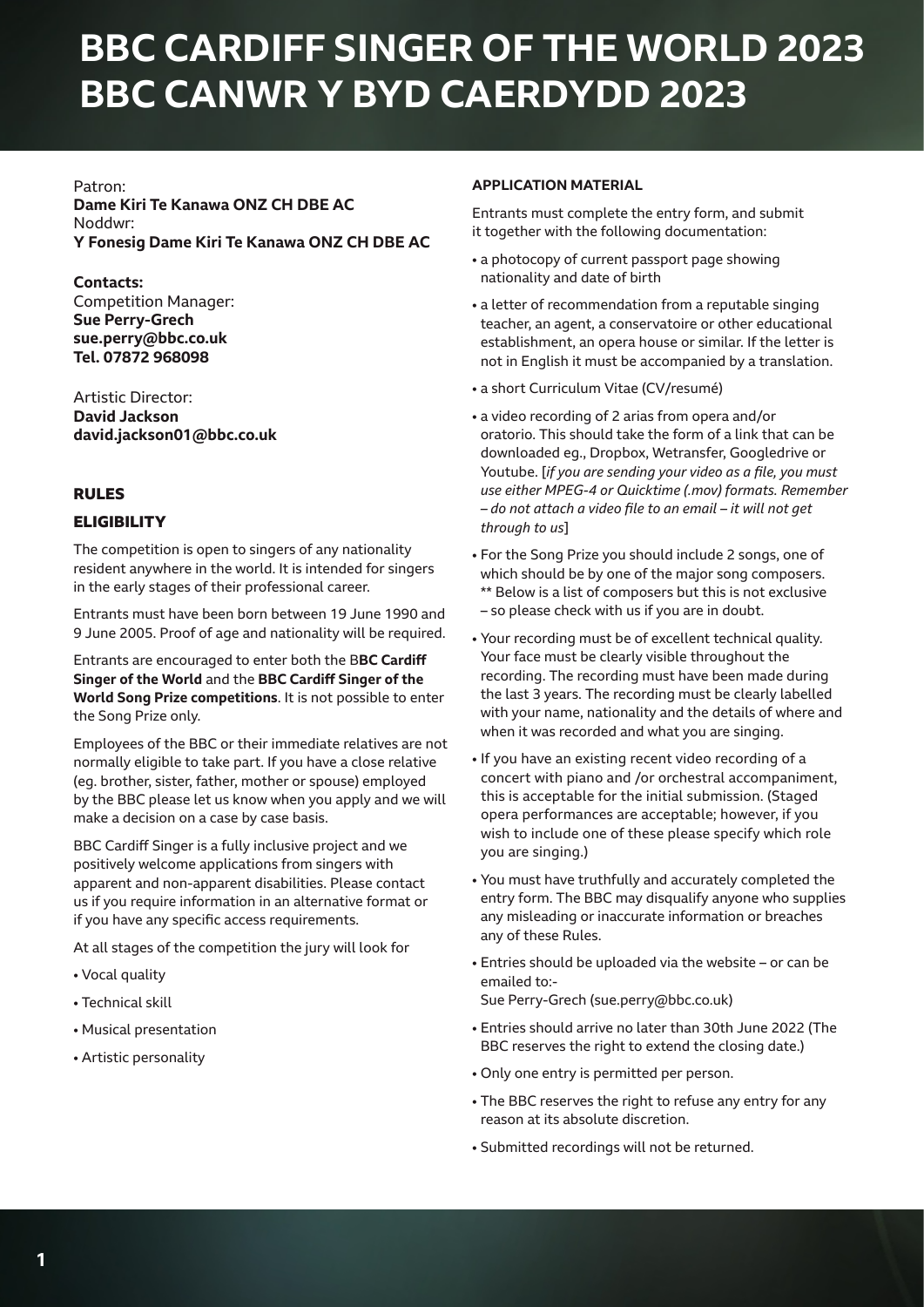- There is no application fee.
- Entries are made at your own expense and no costs will be reimbursed.
- Entrants who are successfully through to the next audition stage will be informed during September/October 2022. Unsuccessful entrants will be notified subsequently.
- A maximum of 3 singers from any one country will be permitted to take part in the competition.
- The constituent parts of the United Kingdom (Wales, England, N. Ireland and Scotland) will be regarded as individual countries.
- Applicants cannot appeal against the short list selection.
- Applicants should keep copies of all material sent as the Competition cannot guarantee the return of any materials or accept responsibility for any documents lost.

\*\* Examples of suitable song composers: Barber, Bartok, Beethoven, Bellini, Berg, Berlioz, Bizet, Borodin, Brahms, Britten, Campion, Chopin, Copland, Debussy, Delius, Donizetti, Dove, Dowland, Duparc, Dvorak, Falla, Faure, Finzi, Ginastera, Glazunov, Glinka, Gounod, Granados, Grieg, Gurney, Hahn, Haydn, Ireland, Ives, Kodaly, Korngold, Liszt, Loewe, Mahler, Massenet, Mendelssohn, Messiaen, Mozart, Mussorgsky, Nielsen, Parry, Ponchielli, Poulenc, Prokofiev, Purcell, Quilter, Rachmaninov, Rimsky-Korsakov, Rodrigo, Rorem, Rossini, Saint-Saens, Satie, Schoenberg, Schubert, Schumann, Shostakovich, Sibelius, Stenhammar, Strauss, Stravinsky, Tchaikovsky, Tippett, Tosti, Turina, Vaughan Williams, Verdi, Villa-Lobos, Warlock, Wolf, ……

#### **AUDITION PROCESS:**

Stage 1: JULY 2022- AUGUST 2022 Viewing of recordings – a panel of 2 will reduce the number of entrants to c.70

Stage 2: AUGUST 2022 – SEPTEMBER 2022 A different panel of 2, including Dame Kiri Te Kanawa will further reduce the number of entrants to c.45

Stage 3: NOVEMBER 2022 – DECEMBER 2022 Depending on circumstances we will either hold live auditions or 'virtual' online auditions.

A different panel of 3 people will reduce the number of entrants to the final 16, with reserves.

Stage 4: 10-18 JUNE 2023: BBC Cardiff Singer of the World 2023 in Cardiff

#### **STAGE 3: LIVE 'ONLINE' INTERVIEWS – to be confirmed**

The live interviews can take place via video conferencing from your home or other convenient venue with good wifi.

- The judging will be based on the recordings that you have supplied for the previous 2 stages. **We will ask you to provide us with a new recording for stage 3.**
- We will also arrange a zoom conversation [or similar] between yourself and the judging panel
- After this stage the judges will select up to 15 entrants and 5 reserves to take part in the final rounds in Cardiff.
- The 16th contestant will be the winner of the 2022 Welsh Singers Competition and will represent Wales at the 2023 BBC Cardiff Singer of the World

#### **OR**

#### **STAGE 3: LIVE AUDITIONS – to be confirmed**

The live auditions will take place in various cities around the world in front of a panel of 3 expert judges.

#### Entrants will perform:-

#### **2 arias either from opera or oratorio**

[*at least one must be different from the items originally submitted*] **plus 2 songs** [*unless you decide not to take part in the Song Prize*]

- An accompanist will be provided. Entrants can provide their own accompanist at their own expense if they wish.
- Performances may be filmed by the BBC for possible broadcast either on television or online. You may also be interviewed.
- The BBC will pay, at its discretion, for economy travel and 1-2 nights' accommodation. This will be arranged by the BBC on behalf of the entrant. The BBC will endeavour to arrange for the entrant to be auditioned at the nearest and most convenient location within schedule restrictions.
- After the live auditions stage the judges will select up to 15 entrants and 5 reserves to take part in the final rounds in Cardiff.
- The 16th contestant will be the winner of the 2022 Welsh Singers Competition and will represent Wales at the 2023 BBC Cardiff Singer of the World.

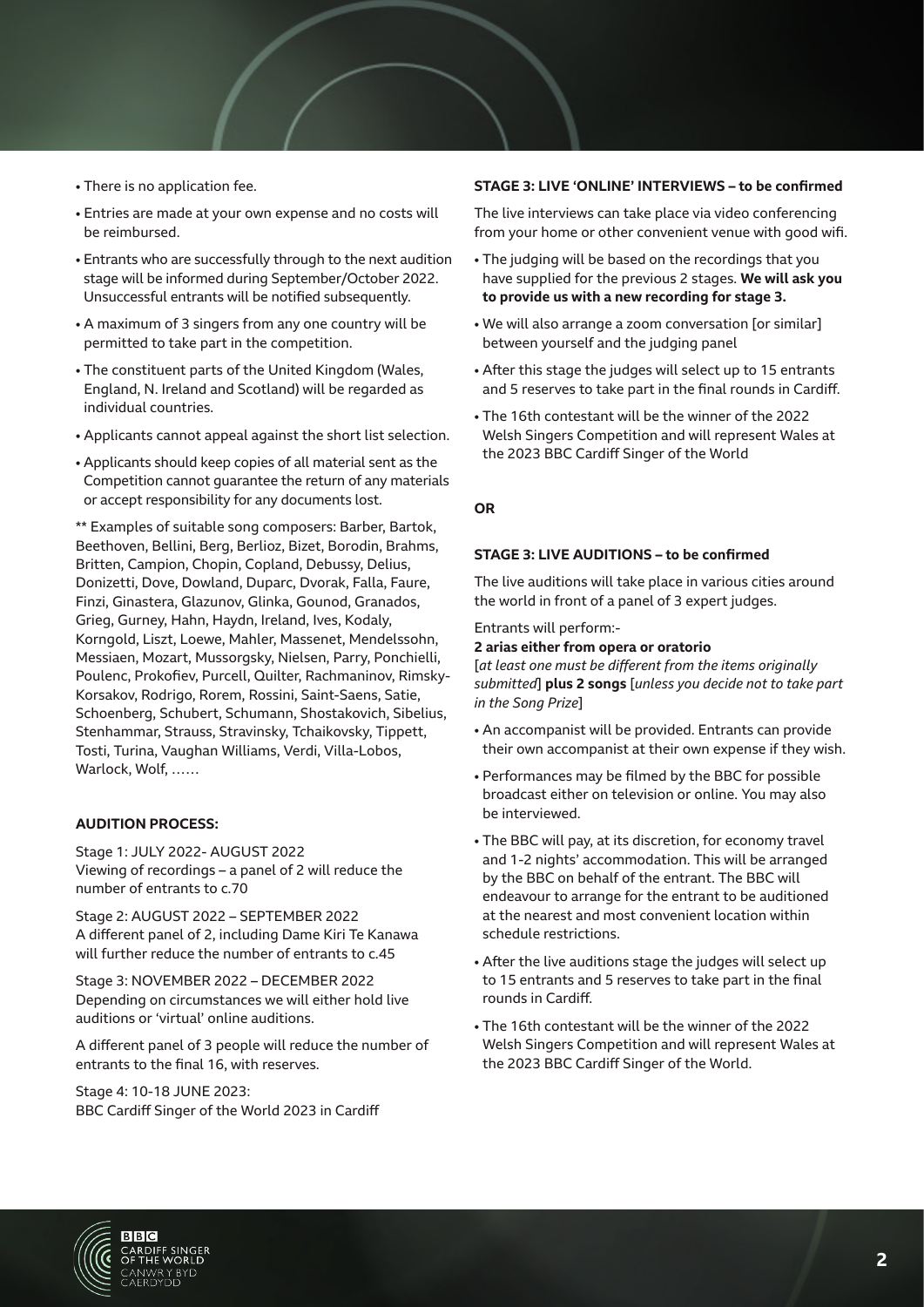# **BBC CARDIFF SINGER OF THE WORLD 2023 BBC CANWR Y BYD CAERDYDD 2023**

## **STAGE 4: 16 SINGERS INVITED TO CARDIFF DURING JUNE 2023**

#### **BBC Cardiff Singer of the World Preliminary Rounds**

Each competitor will take part in 1 of 4 concerts planned to be held from 11-14 June at St David's Hall, Cardiff.

There will be a winner announced each evening who will go through to the final.

After the 4th concert, the five singers who will take part in the Final will be announced. These are the winners of each concert plus a fifth singer who the jury decide has given the best performance of the rest.

You will perform a programme of between 14 and 18 minutes of music with orchestral accompaniment in front of the judges and a public audience.

The programme will be of your own choice and in your preferred order.

You should choose music within your current vocal range and specialization.

The organisers reserve the right to make changes to programmes in consultation with the contestant, following submission.

Performances will be recorded by the BBC for possible broadcast on television, radio and online.

Competitors will be accompanied by one of the two resident orchestras, the BBC National Orchestra of Wales or the Welsh National Opera Orchestra

Rehearsals and performances in Cardiff may be recorded for broadcast purposes.

The BBC will own all rights for the performance, without payment for the contribution, in perpetuity throughout the world in all media now known or hereafter invented.

Rehearsals will start on Friday 9 June 2023.

The organisers will decide in which concert and in which order the competitors will sing.

#### **BBC Cardiff Singer of the World Song Prize Preliminary Rounds**

Each competitor will take part in 1 of 4 recitals planned to be held from 10-12 June, in Cardiff.

There will not be a winner selected at the end of each recital. After the 4th recital, the five singers selected to take part in the Final will be announced.

You will perform a programme of between 14 and 18 minutes of music with piano accompaniment in front of the judges and a public audience.

The programme will be of your own choice and in your preferred order. At least one item should be by a major art song composer. \*\* [see list above]

The organisers reserve the right to make changes to programmes in consultation with the contestant, following submission.

Performances will be recorded by the BBC for possible broadcast on television, radio and online

Allocation of official accompanists will be made by the organiser of the contest. You may bring your own accompanist but do so at your own expense.

Rehearsals and performances in Cardiff may be recorded for broadcast purposes.

The BBC will own all rights, for the competitor and the competitor's accompanist, without payment for the contribution, in perpetuity throughout the world in all media now known or hereafter invented

Rehearsals will start from Tuesday 6 June 2023.

The organisers will decide in which recital and in which order the competitors will sing.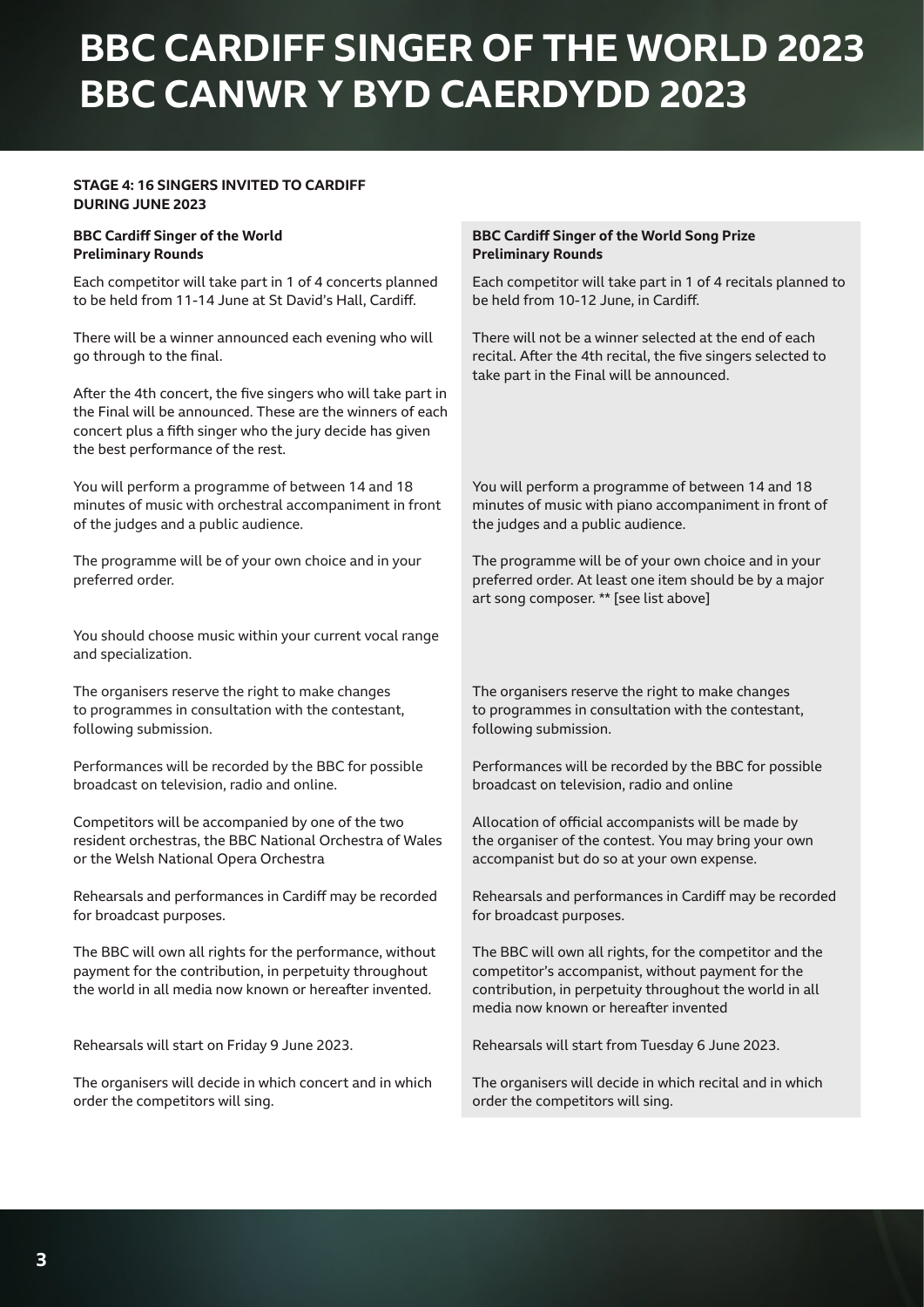## **BBC Cardiff Singer of the World Final**

The final will take place in St David's Hall, Cardiff on Sunday 18 June 2023, and may be broadcast on television, radio and online.

The five finalists will perform a programme of their own choice of between 14 and 18 minutes of music. They will be accompanied by the BBC National Orchestra of Wales. While it is possible to repeat part of the preliminary programme at least one new item must be included.

#### **CHOOSING YOUR MUSIC PROGRAMMES FOR CARDIFF**

Contestants selected to sing in Cardiff must send details of their chosen programmes to arrive no later than 10 February 2023. You must also send/email copies of vocal scores of the music in your programmes, in the correct key with any cuts marked.

It is advisable not to include items that exceed the instrumentation of a large symphony orchestra.

**No changes of programmes will be accepted after 24 March 2023.**

### **TRAVEL TO CARDIFF**

#### **Arrival and departure dates (tbc)**

Successful contestants should arrive in Cardiff no later than Tuesday 6 June 2023 and are free to depart after 12 noon on Monday 119 June.

To overcome jet-lag it is possible to be accommodated in Cardiff from Sunday 4 June.

For contestants who are not UK-based the competition organisers will provide an economy class return air ticket from competitor's base to Cardiff. **If travel arrangements are changed by the contestant after airline tickets have been issued, any additional cost incurred is the responsibility of the contestant.**

For United Kingdom based contestants the competition organisers will provide standard class return rail fare to Cardiff.

For all contestants invited to Cardiff the BBC will provide hotel accommodation (bed & breakfast) and a daily allowance for the entire duration of the competition and rehearsals. All necessary transport costs within Cardiff will be met by the competition. Any additional expenses must be covered by the contestant.

#### **BBC Cardiff Singer of the World Song Prize Final**

The final of the Song Prize will take place in St David's Hall, Cardiff on Thursday 15 June 2023, and may be broadcast on television, radio and online.

Each finalist will perform a programme of between 16 and 20 minutes of music. While it is possible to repeat part of the preliminary programme at least one new item must be included.

#### **PRIZES**

#### **BBC Cardiff Singer of the World**

The winner will be awarded the title of BBC Cardiff Singer of the World 2023, a prize of £20,000 \* and the Cardiff Trophy made by Welsh Royal Crystal.

The other four finalists will receive £2,500\* each.

#### **BBC Cardiff Singer of the World Song Prize**

The winner will be awarded the title of BBC Cardiff Singer of the World Song Prize 2023, a prize of £10,000 \* and The Patron's cup, made by Welsh Royal Crystal. The other four finalists will receive £1000\* each. All finalists will receive a debut at Wigmore Hall, London.

#### **Dame Kiri Te Kanawa Audience Prize**

Residents of the UK only are given an opportunity to vote for their favourite contestant via the website and phone and the winner is awarded the Dame Kiri Te Kanawa Audience Prize Trophy and £2500 \*

Additional prizes and awards may be introduced at the discretion of the organisers of the competition.

\**Subject to UK Tax Regulations & sponsorship*

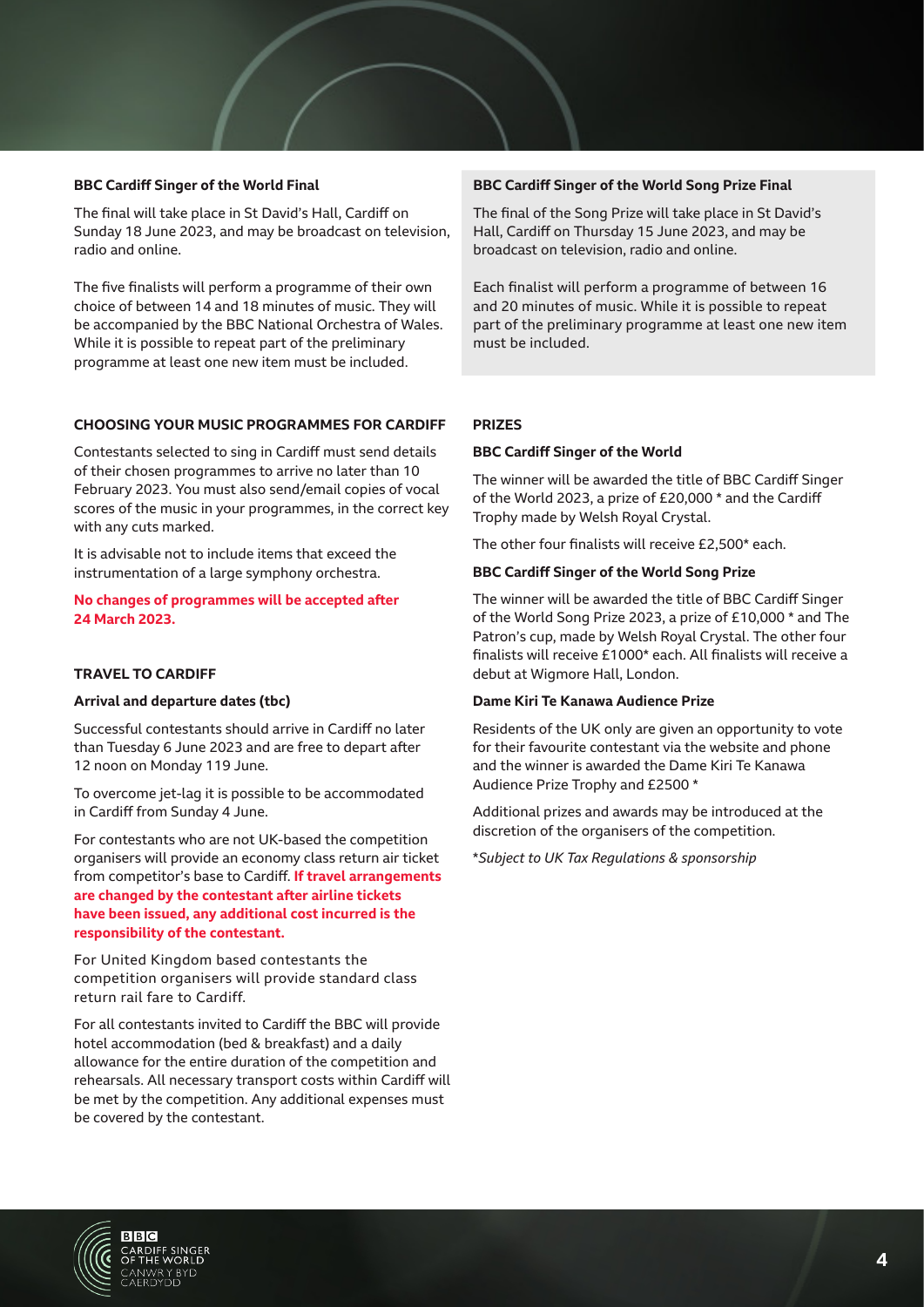# **BBC CARDIFF SINGER OF THE WORLD 2023 BBC CANWR Y BYD CAERDYDD 2023**

## **JUDGING PANEL FOR THE PRELIMINARY & FINAL ROUNDS IN CARDIFF**

The judging panel will be a mixture of internationally recognised opera and song experts. The Chairman will be Aiden Lang (General Director of WNO).

Contestants cannot appeal against the decisions of the jury.

## **MASTER CLASSES**

During the week of the competition a series of Master Classes and Workshops will be held, which may involve some of the contestants who have not been selected for the Final. These are public events and may be recorded for broadcast.

#### **JUDGING SYSTEM**

At the end of each of the concerts in the main competition the judging panel will confer and one winner will be announced. This winner will automatically go through to the final.

After the 4th concert, five finalists will be announced. These are the winners of each concert plus a fifth singer who the jury decide has given the best performance of the rest, and who deserves a place in the final.

The 5 finalists in the Song Prize will be the singers who the judging panel consider have given the best performance in the preliminary round recitals.

In the event of a tie, the chairman of the jury shall have the casting vote. The voting will be supervised by the organisers.

### **ORGANISER'S DECISION IS FINAL**

Neither the BBC, the judges nor the audition panel will enter into any correspondence, either verbal or written, about results.